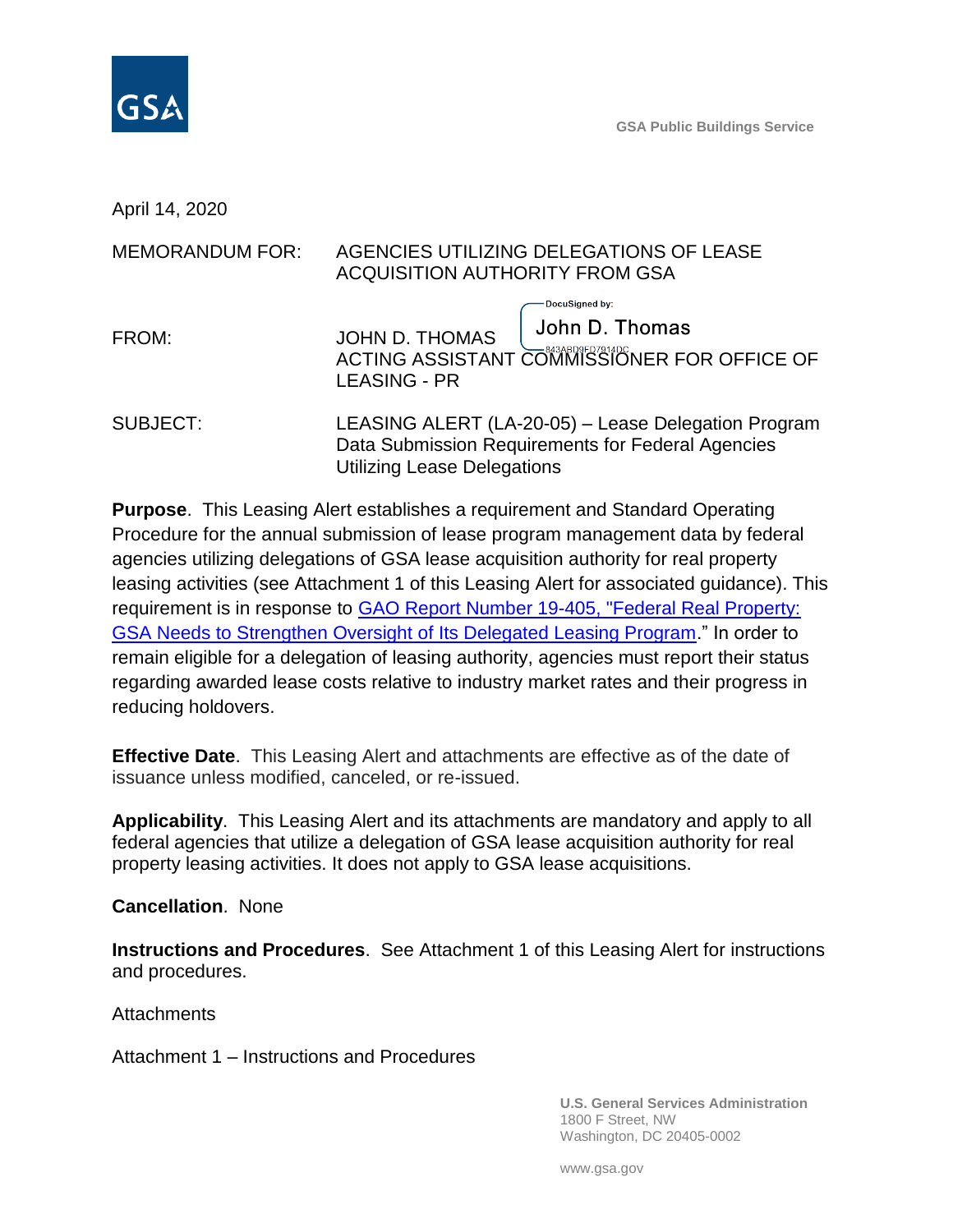## **Attachment 1 - Instructions and Procedures**

## **Instructions**

In order to remain eligible for continued delegations of lease acquisition authority, federal agencies with delegations must:

- Annually report their status regarding awarded lease cost relative to industry market rates as required by Federal Management Regulation (FMR) Bulletin C-2 para 5 (a) 7.
- Manage their delegated lease inventory to avoid occupancy beyond the approved lease term. A lease in holdover is in violation of lease delegation authority and may result in denial of future delegation requests (FMR Bulletin C-2 para 5 (j)). In support of this requirement, agencies must also annually report out data on the status of any holdovers in their delegated lease inventory and any trends that demonstrate their progress in reducing holdovers.

## **Procedures**

Beginning in FY21, agencies with an inventory of delegated lease are required to submit the following annually:

- 1. A report presenting the awarded lease costs relative to industry market rates for all leases executed during the prior fiscal year for general office space. Lease awards for space types other than general office (e.g., laboratory, warehouse, medical) are nonreportable and are excluded. The report must include each lease's awarded lease rate (identify if fully serviced or net of operating costs), target market range and source of target market range. The design and format of the report are at the agency's discretion.
- 2. A report detailing the leases that were in holdover at any time during the prior fiscal year, the period of holdover, and the rate or frequency of holdovers in the agency's lease inventory. When available, the trend of holdover rates and frequency compared to prior years' reports should be identified.

Submissions are due 60 days after the end of each Fiscal Year, no later than November 30. Initial data submissions will be required on November 30, 2021, in support of FY20 performance, the first full fiscal year covered by this alert.

In the event the required reports are not timely submitted, GSA will notify the agency's Senior Real Property Officer (SRPO) or equivalent; depending upon the circumstance, further delegations of authority may be suspended until the required reports are transmitted to GSA.